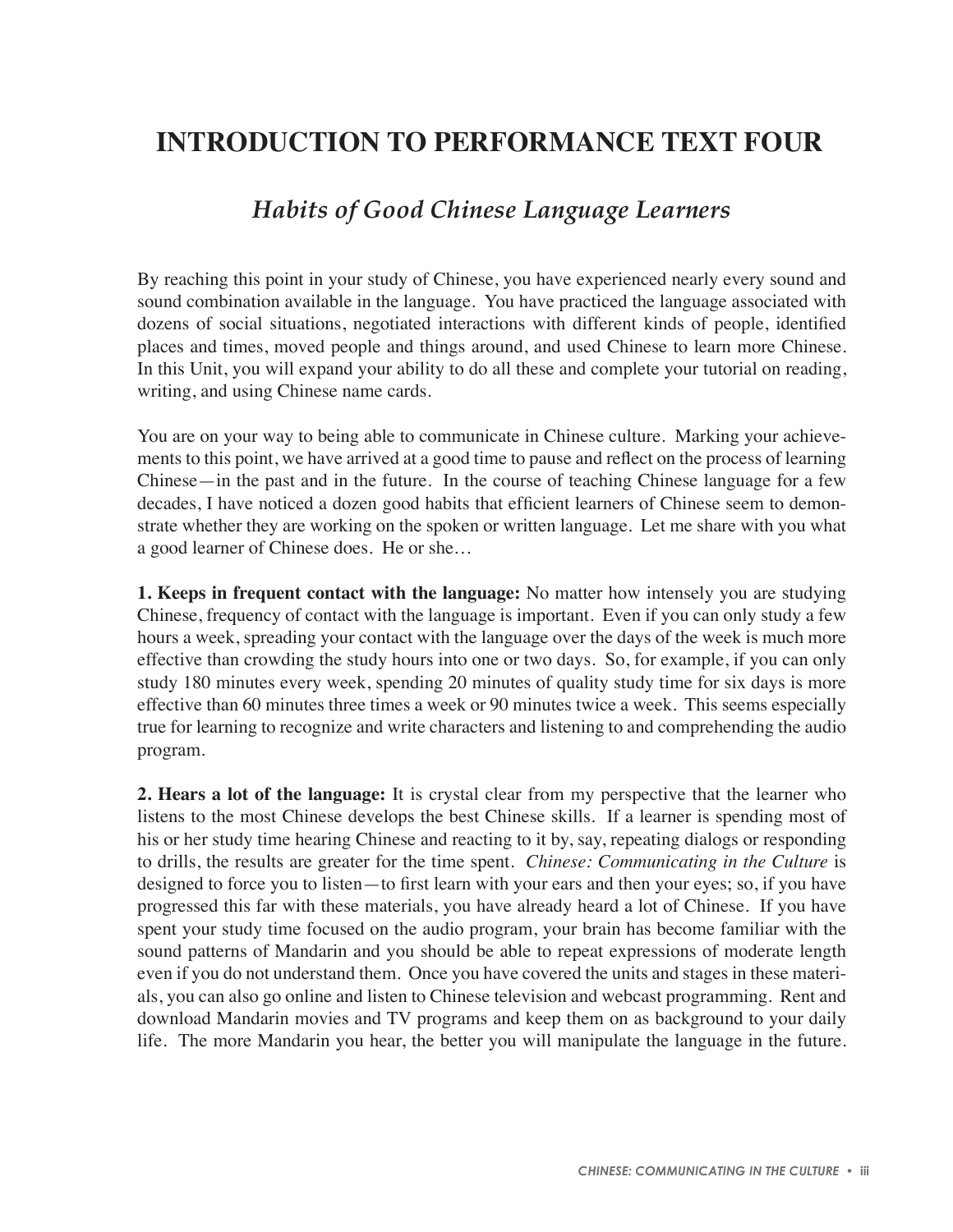**3. Practices Chinese by speaking in a normal voice:** This may strike you as a strange "good habit"; however, I have observed many learners of Chinese practicing with an audio program by whispering their responses and have felt that to be a "bad habit." Responding in your normal speaking voice accustoms you to hearing yourself speak the language and helps develop the practice of making yourself heard. Even if you lack confidence (and who would not from time to time?), you do not have to sound as if you do. Not too many years ago, a person speaking aloud in a public area would be considered odd; but today, most people will think you are speaking on a cell phone, so the odd factor has diminished. Just pretend that you are speaking Chinese with a tutor on the other end of a telephone call. Whether or not you strike people as odd, the gain from speaking in a full voice is too much to lose over a misplaced concern for the regard of strangers and overly conventional friends.

**4. Learns redundantly:** You build memories of an expression in all different ways your senses encounter it: by the sounds, by the rhythm of the tones and intonation, by the meaning of the words, the visual image you are seeing or imagining, by the print in the book you are using, by the social setting, by the taste of the coffee you are drinking at the time you encounter it…. All these and more can play a role in how you remember that particular bit of language. The more ways you can remember the language, the more likely you are to recall it when you need it. This a good reason for going over the same material in different ways. You might first listen to the coaching and the target expressions, then go to the book and listen while looking at the pinyin of the dialogs and vocabulary, look at the illustrations and practice the expressions, then listen to the rehearsal audio and repeat and respond as much as possible, then practice the dialog while imagining yourself in one of the roles…using all the resources you have can multiply your approaches, giving you the ability to produce the expression. The more ways you employ to put the expression into your memory, the faster and more accurately you can retrieve it when you need it.

**5. Visualizes the social contexts of the language being practiced:** Learners who can imagine the setting of a dialog in Technicolor will remember more than those who imagine in black and white. If you are practicing a dialog, thinking about what you might be wearing and where you might be at the time can make it easier to remember what to say. Approaching a piece of language as if you were an actor in a big, elaborate production (if only in your own mind) can help you retain the language. The easier the context is to recall, the more likely you will recall the piece of language associated with it.

**6. Creates a lifestyle that accommodates Chinese:** To learn to communicate in Chinese culture, you must be involved with the project frequently and often for a long period of time. If you do not include exposure to China and things Chinese now, you will have to do so in the future. Finding a favorite restaurant where the staff will deal with you in Mandarin might be a good start. Starting a collection of Chinese films is relatively easy and inexpensive. Regularly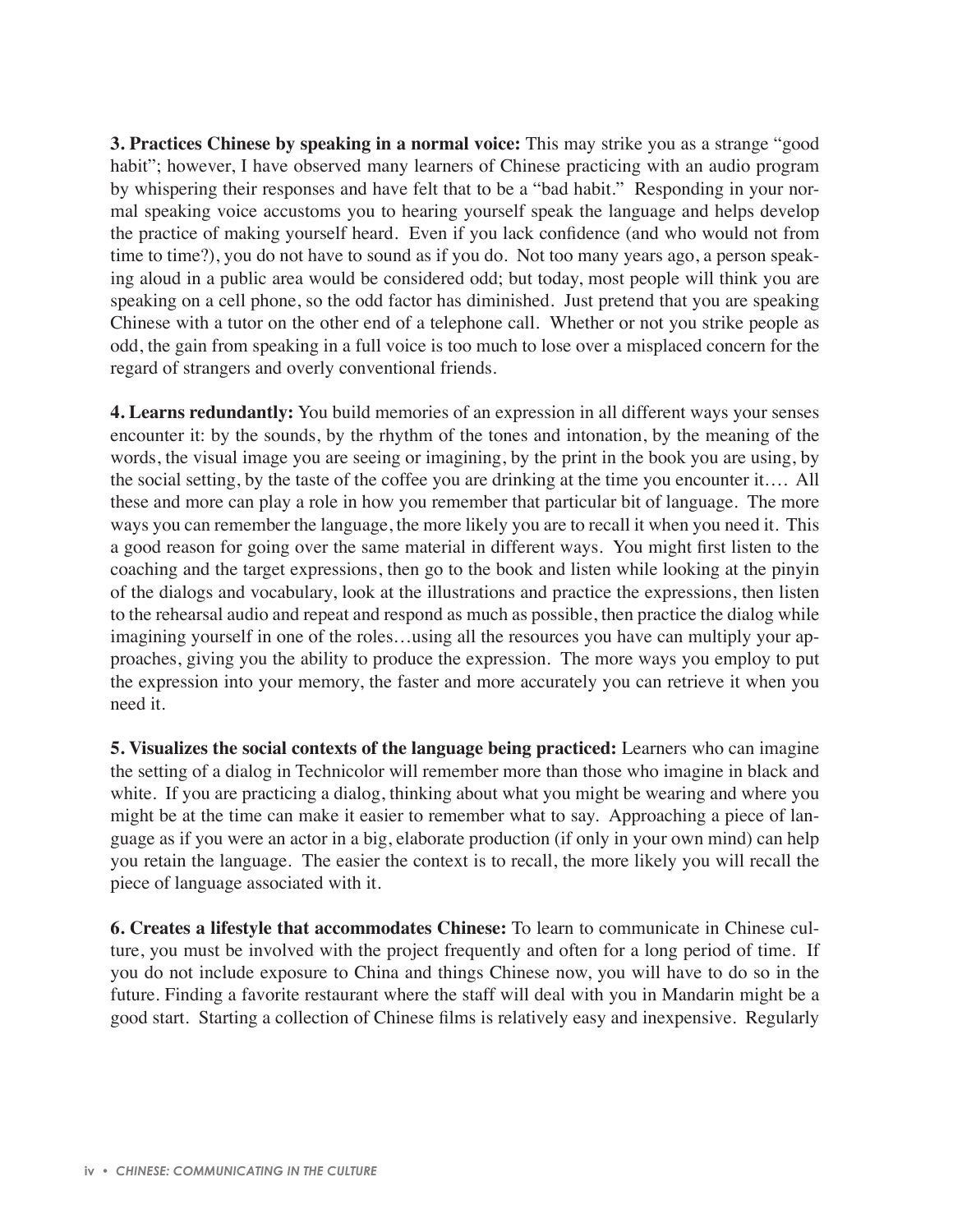watching a Chinese program on television or on the Internet can bring the language and culture to you in a complex and interesting way. (Remember: you do not have to understand everything, just more than you did last week.) Involve Chinese friends in your social life. If they are not in the neighborhood, try to make on-line acquaintances. The more you change your lifestyle to include Chinese language and culture, the faster you will develop the ability to comprehend the way the language is used in social settings.

**7. Uses feedback to increase accuracy:** A student of Chinese is likely to meet with starkly contrasting types of feedback. When being treated politely as an outsider who is attempting to use the language, you are likely to be over praised for a minimal performance. On the other hand, if you have a close friend or a teacher who is treating you as an insider, you can receive very direct criticism of your performance—the severity of which Americans seldom encounter. When someone over praises your performance in Chinese, take that as a sign that the person recognized that you are speaking Chinese and is avoiding getting too much involved. Whereas direct criticism that points out a very obvious failing on your part, may indicate that the person offering the criticism is taking you seriously and is assuming some responsibility for getting you on the right track. Being able to accept criticism and to use it to improve performance in the language is one of clearest indicators of an efficient learner of Chinese.

**8. Makes frequent attempts to put the language to use:** Being able to seek out opportunities to use Mandarin and then actually using the language is key to future success. Knowing that you may clearly discern what you know you can do and cannot do is a real step in the right direction. The Confucian dictum, "To know and act as if you know, to not know and act as if you do not know—this is the beginning of knowledge"<sup>1</sup> applies very well to this situation. Knowing that the learning of Mandarin is a journey and that every experience can get you closer to your destination will serve you well.

**9. Reviews previously studied materials:** Successful learners have the ability to go over previously studied materials with fresh eyes and find things there that they can put to use. Some simply review materials they have studied previously by listening to the audio and testing their comprehension. If they do well, they feel good about themselves; if they find that there is more to learn there, they are satisfied that they caught it. There are many ways to review previously studied materials: write out in hanzi the dialogs and passages that you learned to speak, review the vocabulary--Chinese to English and English to Chinese--from previous units and stages, follow a series of stages by the saga arrangement rather than the unit-stage order of the course, or become a tutor for someone who is earlier in his or her learning career than you are.

**10. Helps learners who are earlier in their language learning career:** Excellent learners often offer to help learners who are just starting out. It may be that good learners are confident enough to help others, or it may be that helping others helps make them excellent learners. However that may work itself out, if you take it on yourself to explain and practice Chinese with someone who knows less than you, it is very likely that you will benefit from the activity as much as your tutee does.